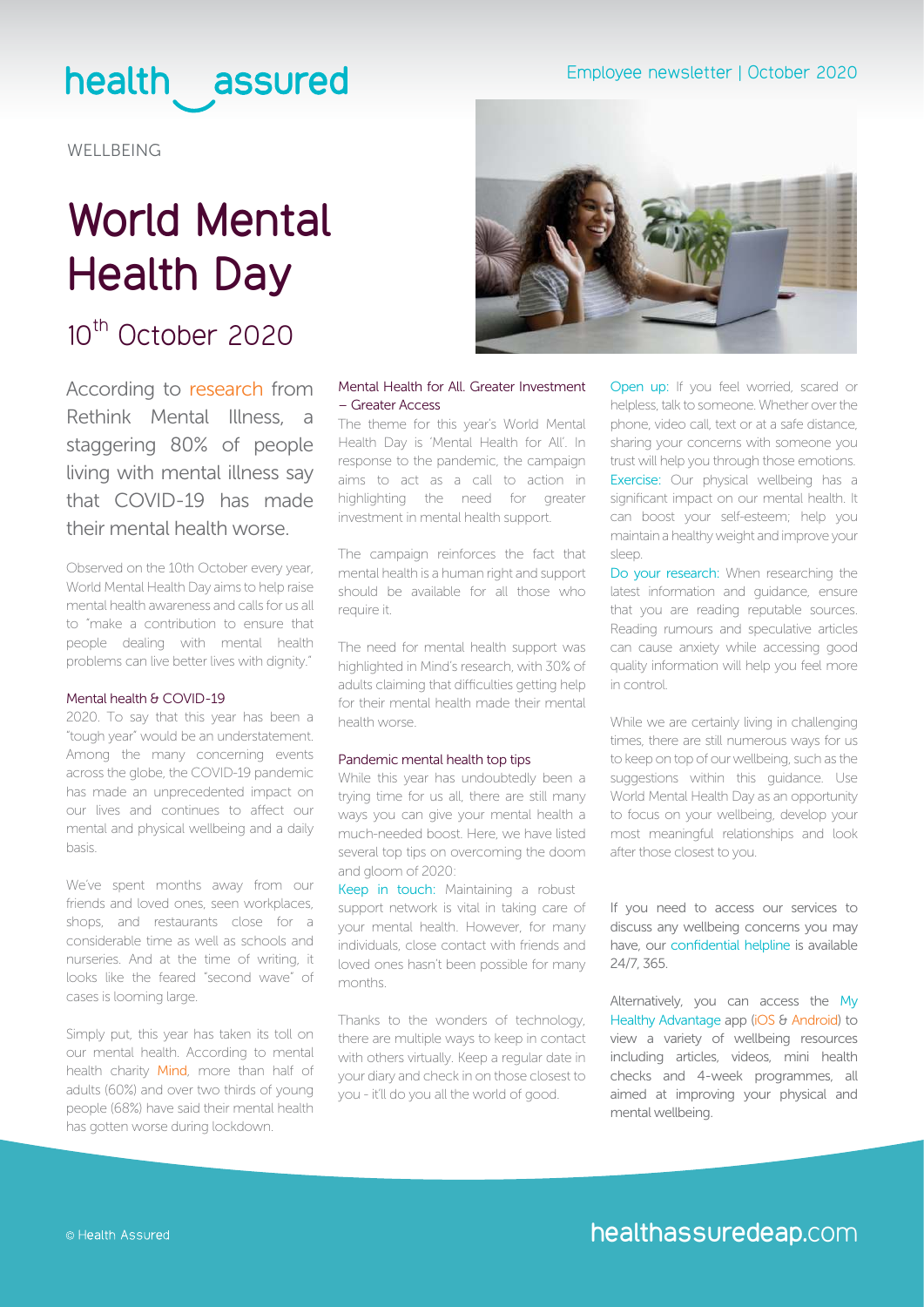#### Employee newsletter | October 2020

### health assured

TOPICAL

### **Work Life Week**  $12th - 16^{th}$  October 2020



Prior to the coronavirus pandemic, roughly 1.7 million people in the UK worked from home. It is now estimated that 20 million people have switched to remote working.

Celebrated from the 12th October, Work Life Week is an annual wellbeing event that encourages employers and employees to have conversations about wellbeing at work and raise awareness of healthy work-life balance.

Without question, this year's event will be unlike any before. With many of the UK and Ireland's workforce working from home in response to the COVID-19 pandemic, the need for a healthy work-life balance has never been stronger.

#### What is work-life balance?

In short, work-life balance is a term used to summarise how an individual balances the demands of their career and home life. If the scales tip too much in favour of work, this can be considered as a poor or unhealthy work-life balance and in serious cases, can result in the individual developing mental health issues.

#### Signs of a poor work-life balance

With millions of employees adapting to

remote working for the first time, many have discovered that the boundaries between work and home life can easily become blurred. To make a healthy balance between work and personal life, it's important for you to be aware of what signs to look out for in yourself and others.

Lack of sleep: A stressed and over-worked mind can find it difficult to shut-off at night. This can result in exhaustion, heightened anxiety and risk of becoming burnt out.

Short temper: If the pressures of work become unmanaged, they may affect a persons home life as well. Stressed individuals can become impatient and snap at their loved ones or colleagues. Physical wellbeing: Increased stress can lead to frequent headaches, aches and pains. Exercise routines can often

become neglected, as work commitments are prioritised instead. Social connection: Relationships are important in maintaining our mental health. An individual with a poor work-life balance may miss social engagements in favour of work commitments.

#### Tips for better work-life balance during COVID-19

Routine: If you are working from home, sticking to regular routine can help you keep in control of your day. This can include a consistent time for your morning alarm, lunch break and exercise routine.

Be organised: The pandemic has affected numerous areas of our lives, focus your attention on your weekly work schedule and make any necessary adjustments. For example, if you use public transport, factor in any potential delays e.g. reduced services, or any changes to your childcare responsibilities e.g. nursery operating times.

Fresh air: At the end of your working day, go for a short walk outside. Getting some fresh air will help you finish the day on a positive note and transition from work to personal time.

Social time: Whether you work from home or at the workplace, prioritising your relationships is vital. Arrange a call with a friend or loved one in the week. This will help you set a deadline to finish any outstanding work and help your mind switch from work to home mode.

The pandemic has likely shifted many of our work-life balances slightly. This Work Life Week, take a moment to review your balance, and look to make improvements where necessary.

#### If you need to access our services to discuss any wellbeing concerns you may have, our confidential helpline is available 24/7, 365.

Alternatively, you can access the My Healthy Advantage app (i[OS &](https://www.mind.org.uk/media-a/5929/the-mental-health-emergency_a4_final.pdf) [Android](https://play.google.com/store/apps/details?id=com.healthassured.app)) to view a variety of wellbeing resources including articles, videos, mini health checks and 4-week programmes, all aimed at improving your physical and mental wellbeing.